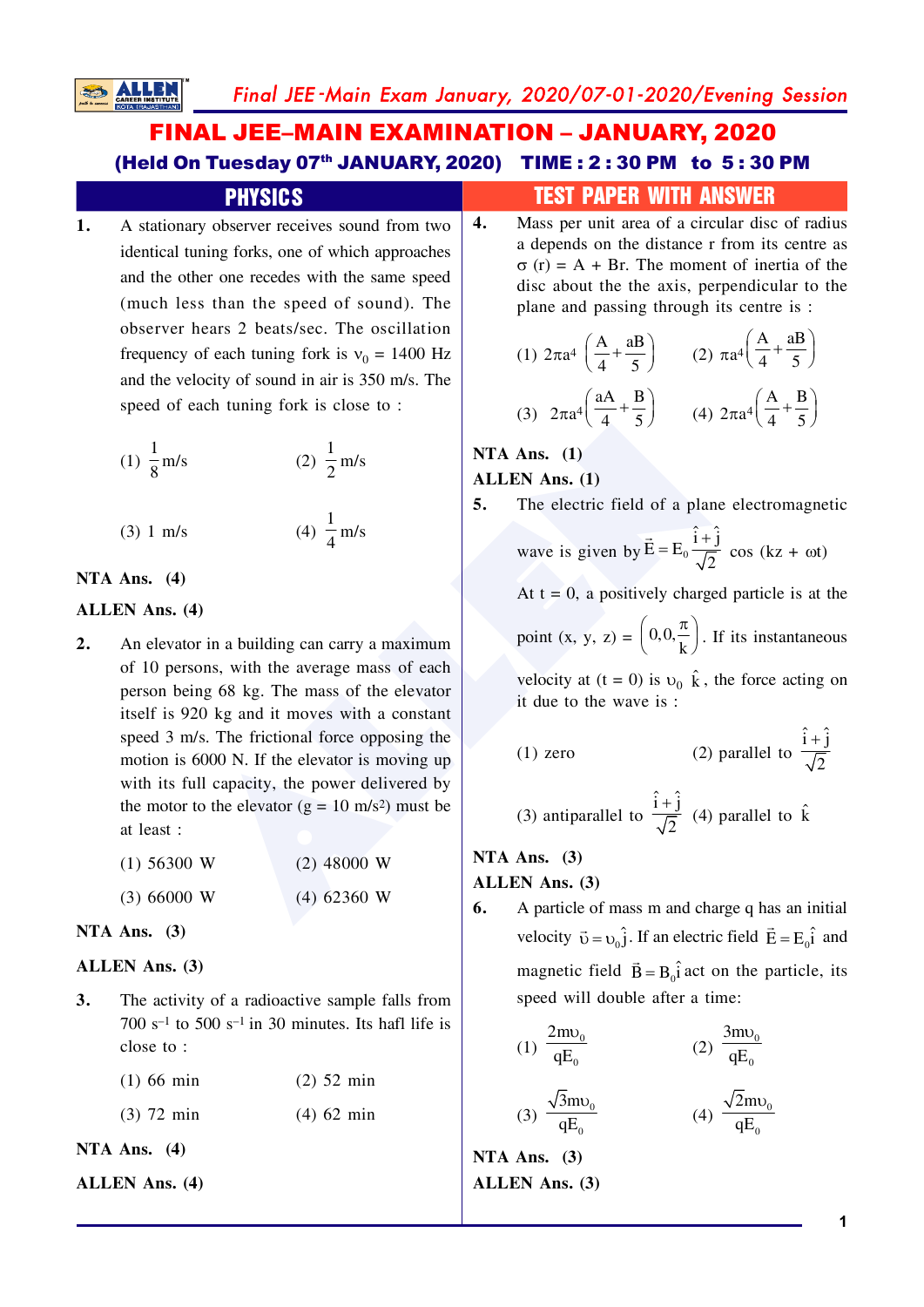

In the figure, potential difference between 7.  $A$  and  $B$  is :



| $(1)$ 5V   | $(2)$ 10 V |
|------------|------------|
| $(3)$ zero | $(4)$ 15 V |

NTA Ans.  $(2)$ 

ALLEN Ans. (2)

The dimension of  $\frac{B^2}{2u_0}$ , where B is magnetic 8.

field and  $\mu_0$  is the magnetic permeability of vacuum, is:

| $(1)$ ML <sup>-1</sup> T <sup>-2</sup> | $(2)$ ML <sup>2</sup> T <sup>-1</sup> |
|----------------------------------------|---------------------------------------|
| $(3)$ MLT <sup>-2</sup>                | $(4)$ ML <sup>2</sup> T <sup>-2</sup> |

## NTA Ans.  $(1)$

## ALLEN Ans. (1)

 $9<sub>1</sub>$ In a building there are  $15$  bulbs of  $45$  W,  $15$ bulbs of 100 W, 15 small fans of 10 W and 2 heaters of 1 kW. The voltage of electric main is 220 V. The minimum fuse capacity (rated value) of the building will be:

| $(1)$ 10 A | $(2)$ 25 A |
|------------|------------|
| $(3)$ 15 A | $(4)$ 20 A |

## NTA Ans.  $(4)$

## **ALLEN** Ans. (4)

10. An emf of 20 V is applied at time  $t=0$  to a circuit containing in series 10 mH inductor and 5  $\Omega$ resistor. The ratio of the currents at time  $t = \infty$ and at  $t = 40$  s is close to : (Take  $e^2 = 7.389$ )

| $(1)$ 1.06 | $(2)$ 1.15 |
|------------|------------|
| $(3)$ 1.46 | $(4)$ 0.84 |

|  | $(2)$ 1.40 | ₹ |  |
|--|------------|---|--|
|  | $\sim$     |   |  |

NTA Ans.  $(2)$ 

ALLEN Ans. (2)





The figure gives experimentally measured B vs. H variation in a ferromagnetic material. The retentivity, co-ercivity and saturation, respectively, of the material are:

- (1) 150 A/m, 1.0 T and 1.5 T
- $(2)$  1.0 T, 50 A/m and 1.5 T
- (3) 1.5 T, 50 A/m and 1.0 T
- $(4)$  1.5 T, 50 A/m and 1.0 T

## NTA Ans.  $(2)$

## ALLEN Ans. (2)

12. In a Young's double slit experiment, the separation between the slits is 0.15 mm. In the experiment, a source of light of wavelength 589 nm is used and the interference pattern is observed on a screen kept 1.5 m away. The separation between the successive bright fringes on the screen is:

 $(4)$  3.9 mm

- $(2)$  5.9 mm  $(1)$  6.9 mm
- $(3)$  4.9 mm

NTA Ans.  $(2)$ 

ALLEN Ans. (2)

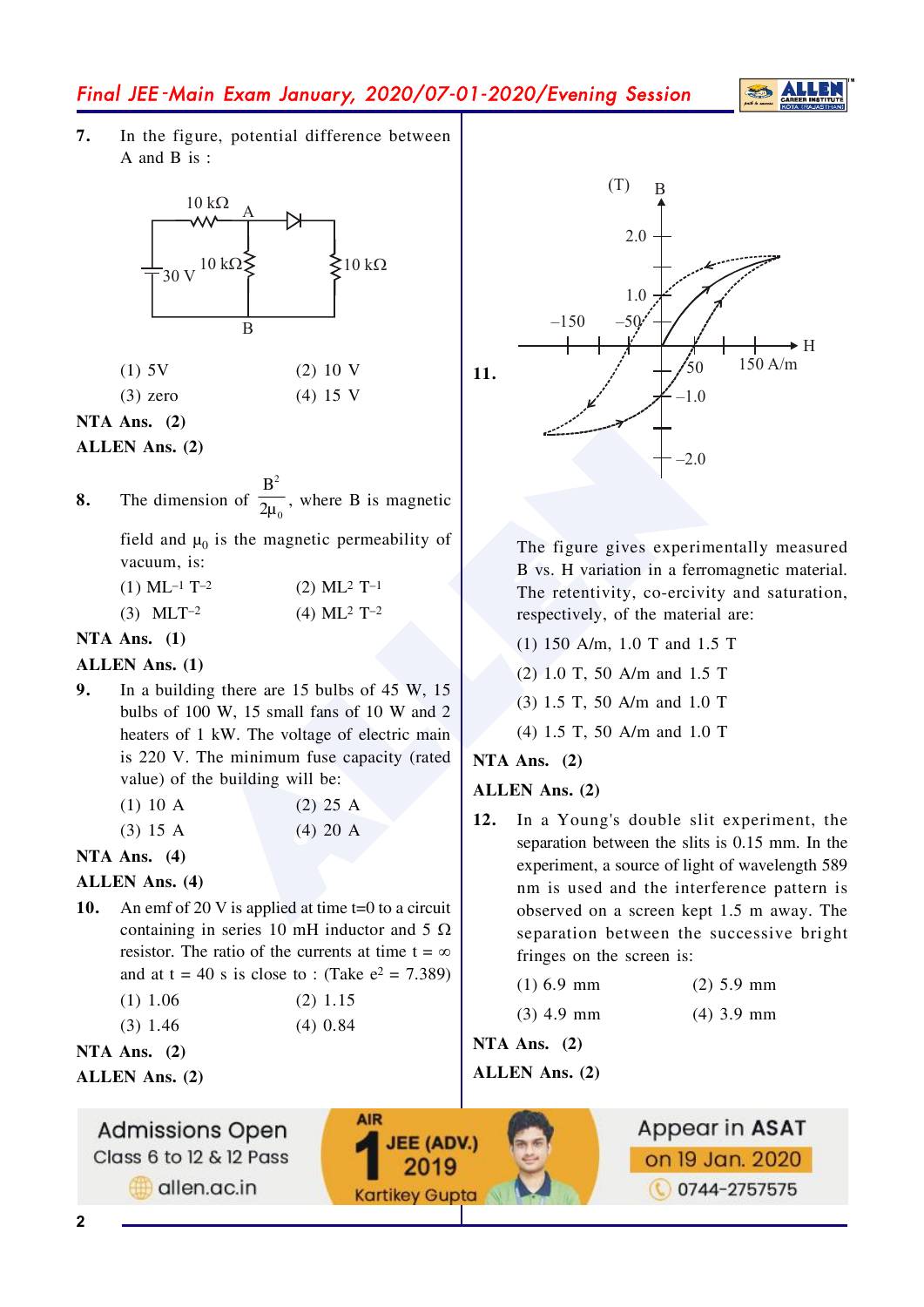- 13. A mass of 10 kg is suspended by a rope of length  $4 \text{ m}$ , from the ceiling. A force  $F$  is applied horizontally at the mid-point of the rope such that the top half of the rope makes an angle of  $45^{\circ}$  with the vertical. Then F equals: (Take  $g = 10$  ms<sup>-2</sup> and the rope to be massless)  $(1) 100 N$  $(2)$  90 N  $(4)$  70 N
	- $(3)$  75 N

# NTA Ans. (1)

## **ALLEN Ans.** (1)

- A thin lens made of glass (refractive index  $=$ 14. 1.5) of focal length  $f = 16$  cm is immersed in a liquid of refractive index 1.42. If its focal length in liquid is  $f_1$ , then the ratio  $f_1/f$  is closest to the integer :
	- $(3)9$  $(1) 1$  $(2)$  5  $(4)$  17

NTA Ans.  $(3)$ 

## ALLEN Ans. (3)

A planar loop of wire rotates in a uniform 15. magnetic field. Initially, at  $t = 0$ , the plane of the loop is perpendicular to the magnetic field. If it rotates with a period of 10 s about an axis in its plane then the magnitude of induced emf will be maximum and minimum, respectively  $at:$ 

 $(1)$  2.5 s and 7.5 s  $(2)$  5.0 s and 7.5s

 $(3)$  5.0 s and 10.0 s  $(4)$  2.5s and 5.0 s

## NTA Ans.  $(4)$

#### **ALLEN Ans. (4)**

Two ideal Carnot engines operate in cascade 16. (all heat given up by one engine is used by the other engine to produce work) between temperatures,  $T_1$  and  $T_2$ . The temperature of the hot reservoir of the first engine is  $T_1$  and the temperature of the cold reservoir of the second engine is  $T<sub>2</sub>$ . T is temperature of the sink of first engine which is also the source for the second engine. How is T related to  $T_1$  and  $T_2$ , if both the engines perform equal amount of work?

(1) 
$$
T = \frac{2T_1T_2}{T_1 + T_2}
$$
 (2)  $T = \sqrt{T_1T_2}$   
(3)  $T = \frac{T_1 + T_2}{2}$  (4)  $T = 0$ 

NTA Ans.  $(3)$ **ALLEN Ans. (3)** 

> **Admissions Open** Class 6 to 12 & 12 Pass dlen.ac.in

17. A box weighs 196 N on a spring balance at the north pole. Its weight recorded on the same balance if it is shifted to the equator is close to (Take  $g = 10$  ms<sup>-2</sup> at the north pole and the radius of the earth =  $6400 \text{ km}$ :

| $(1)$ 195.66 N | $(2)$ 194.66 N |
|----------------|----------------|
|                |                |

N

| $(3)$ 194.32 N | $(4)$ 195.32 |
|----------------|--------------|
|                |              |

## NTA Ans.  $(4)$

## **ALLEN** Ans. (4)

18. Under an adiabatic process, the volume of an ideal gas gets doubled. Consequently the mean collision time between the gas molecule

changes from  $\tau_1$  to  $\tau_2$ . If  $\frac{C_p}{C} = \gamma$  for this gas

then a good estimate for 
$$
\frac{\tau_2}{\tau_1}
$$
 is given by :

(1) 
$$
\left(\frac{1}{2}\right)^{\frac{12}{2}}
$$
 (2) 2  
(3)  $\frac{1}{2}$  (4)  $\left(\frac{1}{2}\right)^7$ 

NTA Ans.  $(1)$ 

## **ALLEN** Ans. (1)

**19.** An ideal fluid flows (laminar flow) through a pipe of non-uniform diameter. The maximum and minimum diameters of the pipes are 6.4 cm and 4.8 cm, respectively. The ratio of the minimum and the maximum velocities of fluid in this pipe is:

(1) 
$$
\frac{\sqrt{3}}{2}
$$
 (2)  $\frac{3}{4}$  (3)  $\frac{81}{256}$  (4)  $\frac{9}{16}$ 

NTA Ans.  $(4)$ **ALLEN** Ans. (4)